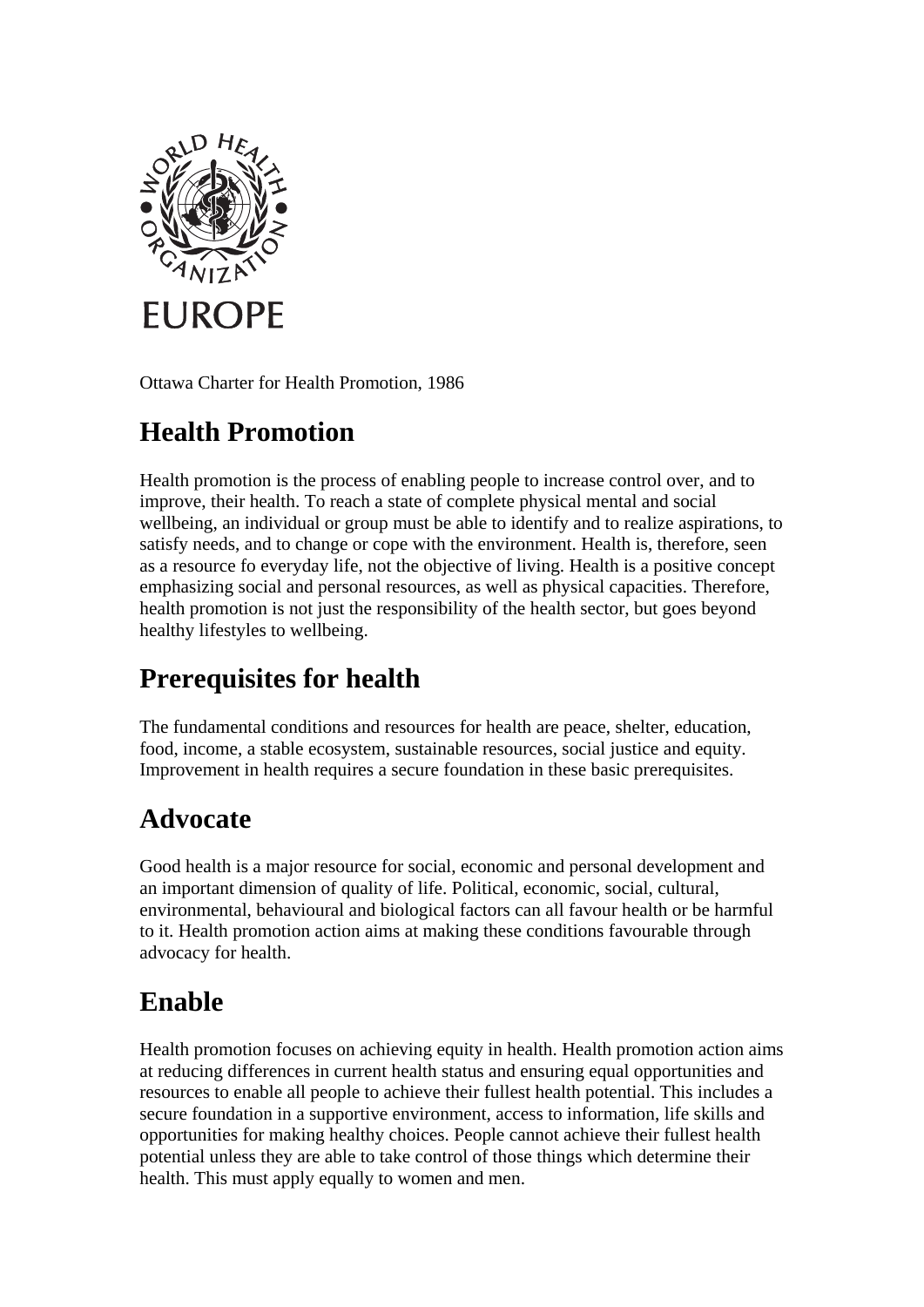## **Mediate**

The prerequisites and prospects for health cannot be ensured by the health sector alone. More importantly, health promotion demands coordinated action by all concerned: by governments, by health and other social and economic sectors, by nongoverwnental and voluntary organizations, by local authorities, by industry and by the media. People in all walks of life are involved as individuals, families and communities. Professional and social groups and health personnel have a major responsibility to mediate between differing interests in society for the pursuit of health.

Health promotion strategies and programmes should be adapted to the local needs and possibilities of individual countries and regions to take into account differing social, cultural and economic systems.

# **Health Promotion Action Means**

# **Build healthy public policy**

Health promotion goes beyond health care. It puts health on the agenda of policymakers in all sectors and at all levels, directing them to be aware of the health consequences of their decisions and to accept their responsibilities for health.

Health promotion policy combines diverse but complementary approaches including legislation, fiscal measures, taxation and organizational change. It is coordinated action that leads to health, income and social policies that foster greater equity. Joint action contributes to ensuring safer and healthier goods and services, healthier public services, and cleaner, more enjoyable environments.

Health promotion policy requires the identification of obstacles to the adoption of healthy public policies in non-health sectors, and ways of removing them. The aim must be to make the healthier choice the easier choice for policy-makers as well.

## **Create supportive environments**

Our societies are complex and interrelated. Health cannot be separated from other goals. The inextricable links between people and their environment constitute the basis for a socioecological approach to health. The overall guiding principle for the world, nations, regions and communities alike is the need to encourage reciprocal maintenance - to take care of each other, our communities and our natural environment. The conservation of natural resources throughout the world should be emphasized as a global responsibility.

Changing patterns of life, work and leisure have a significant impact on health. Work and leisure should be a source of health for people. The way society organizes work should help create a healthy society. Health promotion generates living and working conditions that are safe, stimulating, satisfying and enjoyable.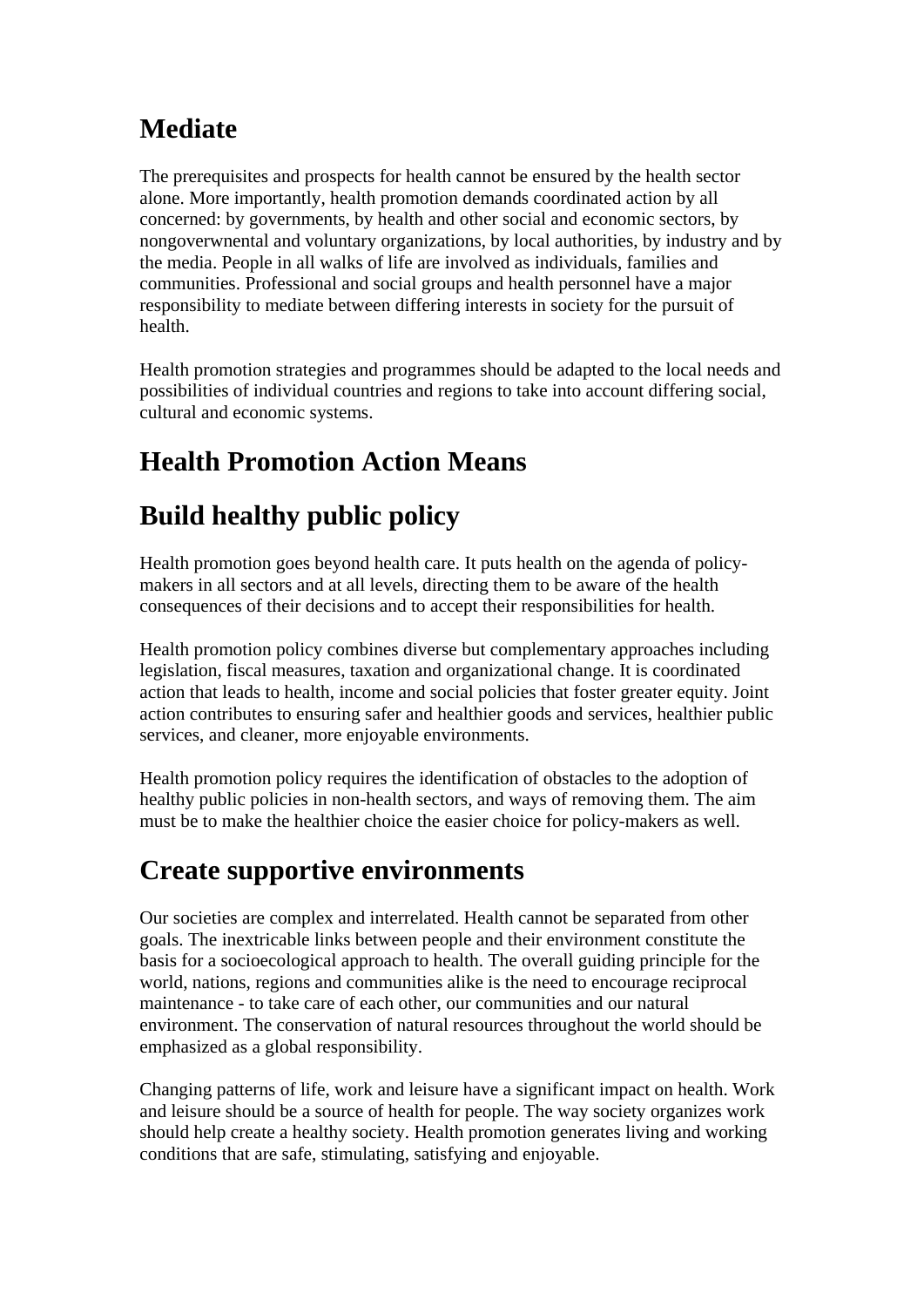Systematic assessment of the health impact of a rapidly changing environment particularly in areas of technology, work, energy production and urbanization is essential and must be followed by action to ensure positive benefit to the health of the public. The protection of the natural and built environments and the conservation of natural resources must be addressed in any health promotion strategy.

#### **Strengthen community action**

Health promotion works through concrete and effective community action in setting priorities, making decisions, planning strategies and implementing them to achieve better health. At the heart of this process is the empowerment of communities, their ownership and control of their own endeavours and destinies.

Community development draws on existing human and material resources in the community to enhance self-help and social support, and to develop flexible systems for strengthening public participation and direction of health matters. This requires full and continuous access to information, learning opportunities for health, as well as funding support.

#### **Develop personal skills**

Health promotion supports personal and social development through providing information, education for health and enhancing life skills. By so doing, it increases the options available to people to exercise more control over their own health and over their environments, and to make choices conducive to health.

Enabling people to learn throughout life, to prepare themselves for all of its stages and to cope with chronic illness and injuries is essential. This has to be facilitated in school, home, work and community settings. Action is required through educational, professional, commercial and voluntary bodies, and within the institutions themselves.

#### **Reorient health services**

The responsibility for health promotion in health services is shared among individuals, community groups, health professionals, health service institutions and governments. They must work together towards a health care system which contributes to the pursuit of health.

The role of the health sector must move increasingly in a health promotion direction, beyond its responsibility for providing clinical and curative services. Health services need to embrace an expanded mandate which is sensitive and respects cultural needs. This mandate should support the needs of individuals and communities for a healthier life, and open channels between the health sector and broader social, political, economic and physical environmental components.

Reorienting health services also requires stronger attention to health research as well as changes in professional education and training. This must lead to a change of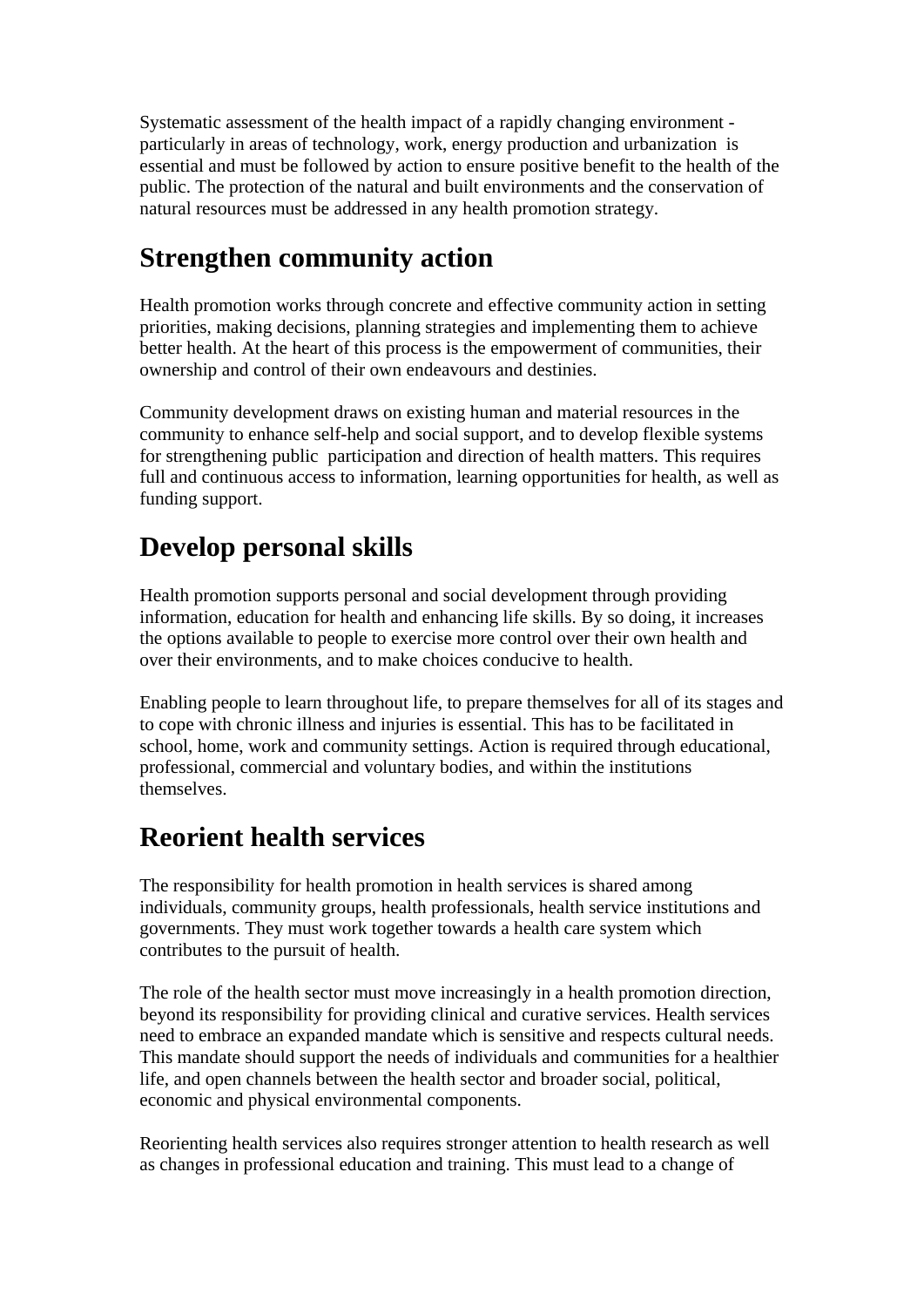attitude and organization of health services, which refocuses on the total needs of the individual as a whole person.

#### **Moving into the future**

Health is created and lived by people within the settings of their everyday life; where they learn, work, play and love. Health is created by caring for oneself and others, by being able to take decisions and have control over one's life circumstances, and by ensuring that the society one lives in creates conditions that allow the attainment of health by all its members.

Caring, holism and ecology are essential issues in developing strategies for health promotion. Therefore, those involved should take as a guiding principle that, in each phase of planning, implementation and evaluation of health promotion activities, women and men should become equal partners.

## **Commitment to health promotion**

The participants in this Conference pledge:

- to move into the arena of healthy public policy, and to advocate a clear political commitment to health and equity in all sectors;
- to counteract the pressures towards harmful products, resource depletion, unhealthy living conditions and environments, and bad nutrition; and to focus attention on public health issues such as pollution, occupational hazards, housing and settlements;
- to respond to the health gap within and between societies, and to tackle the inequities in health produced by the rules and practices of these societies;
- to acknowledge people as the main health resource, to support and enable them to keep themselves, their families and friends healthy through financial and other means, and to accept the community as the essential voice in matters of its health, living conditions and wellbeing;
- to reorient health services and their resources towards the promotion of health; and to share power with other sectors, other disciplines and most importantly with people themselves;
- to recognize health and its maintenance as a major social investment and challenge; and to address the overall ecological issue of our ways of living.

The Conference urges all concerned to join them in their commitment to a strong public health alliance.

#### **Call for international action**

The Conference calls on the World Health Organization and other international organizations to advocate the promotion of health in all appropriate forums and to support countries in setting up strategies and programmes for health promotion.